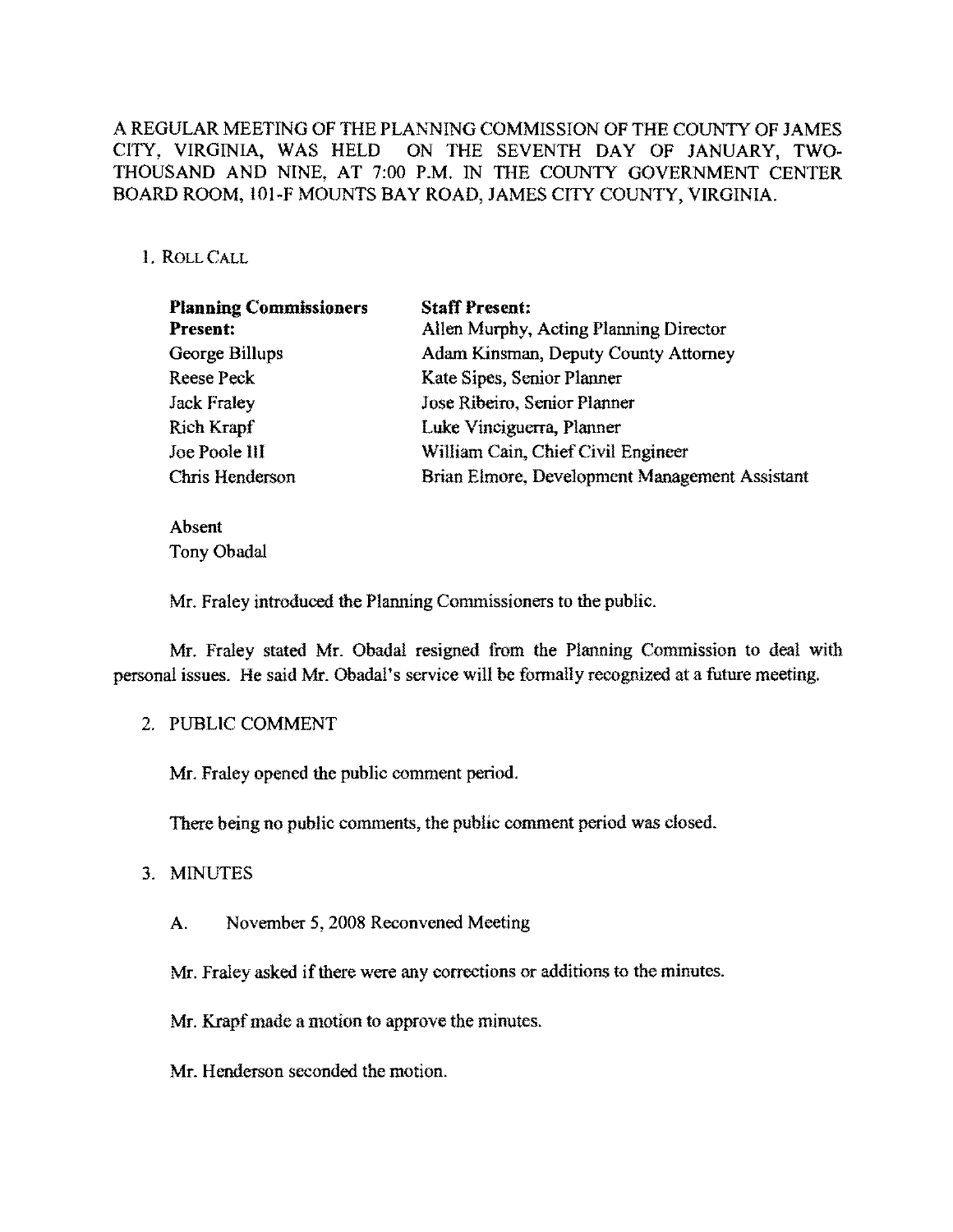In a unanimous voice vote, the minutes were approved. (6-0, Obadal absent)

B. December 3, 2008 Regular Meeting

Mr. Fraley asked if there were corrections or additions to the minutes.

Mr. Poole stated on page 10, where it reads: "He did ask the applicant to possibly address the aesthetic view from Route 199," he would like to insert "of the sound wall as seen" after "aesthetic view."

Mr. Poole motioned for approval with the correction.

Mr. Henderson seconded the motion.

In a unanimous voice vote, the minutes with the correction were approved. (6-0, Obadal absent)

## 4. COMMITTEE AND COMMISSION REPORTS

## A. Development Review Committee (ORC) Report

Mr. Krapf stated the December DRC meeting reviewed C-007S-2008, Moss Creek Commerce Center. He said the applicant had requested DRC review to determine if the conceptual plan would drastically alter land uses or conflict with rezoning conditions. He said the applicant asked for a buffer setback modification to relocate a storrnwater facility. By a vote of 4-0, the DRC determined the following changes and conditions for the application: more consistent with approved master plan, shifting the storrnwater facility, changes in square footage, shifting bank site location, reorienting the gas/convenience store location, and waivers to the Mixed Use and Planned Unit Development zoning for location of the storrnwater facility. He said Mr. Fraley left at this point in the meeting.

Mr. Krapf stated the DRC also reviewed SP-0122-2008 St. Olaf Catholic Church Landscape Plan. He said two plant choices were reviewed for their suitability to the site and that the applicant and staff agreed on appropriate substitutions. By a vote of 3-0 (Fraley absent), the DRC approved the plan with changes.

Mr. Krapf stated the DRC also reviewed SP-0060-2007, Pleasant Hill Station Car Wash. He said the applicant had submitted architectural plans inconsistent with previous approvals from the Board of Supervisors. Of particular concern was removal of a pergola element due to cost and safety concerns from the applicant. In accordance with proffers on the project, the applicant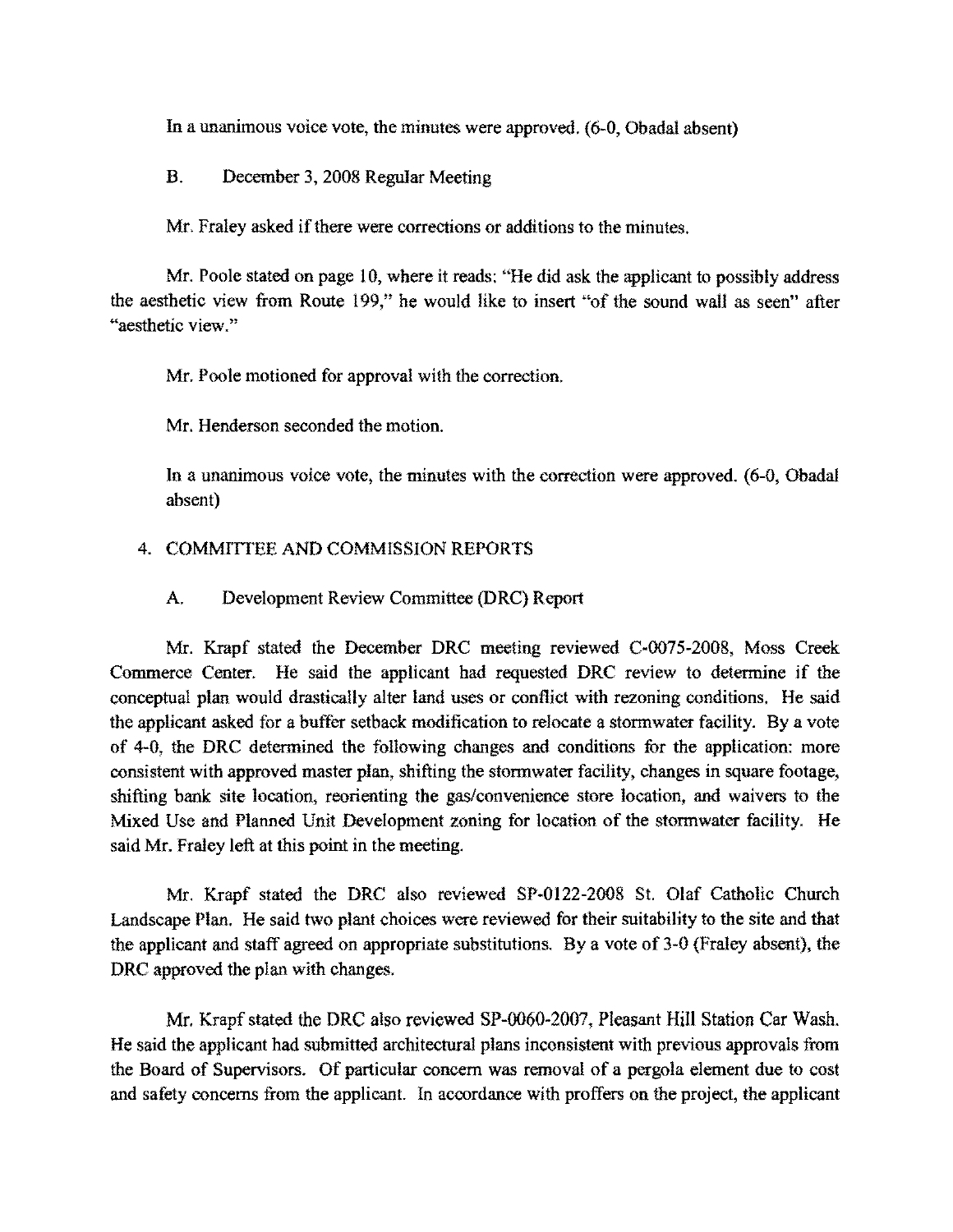appealed to the DRC. By a vote of 2-1 (Fraley absent), the DRC ruled that leaving the pergola would not be a significant departure from the approved master plan.

Mr. Henderson moved adoption of the DRC report.

Mr. Poole seconded the motion.

In a unanimous voice vote, the DRC report was approved.

B. Policy Committee

Mr. Peek stated the Policy Committee did not meeting during December.

C. Other Committee/Commission Reports.

Mr. Fraley gave an update on the Comprehensive Plan process and Steering Committee. He said the Steering Committee is **in** the middle of Land Use change hearings.

5. PUBLIC HEARINGS

A. SUP-0015-2008 Franciscan Brethren of St. Philip Group Home and Day Care

Mr. Fraley stated the applicant had requested a deferral to the February  $4<sup>th</sup>$  Planning Commission meeting to work with state agencies on the feasibility and limiting parameters of the project.

Mr. Murphy stated staff agreed with the deferral.

Mr. Fraley continued the public comment session.

There being none, Mr. Fraley continued the public hearing to February 4,2009.

B. Z-OOll-2007/SUP-0022-2007/MP-OO07-2007 Monticello @ Powhatan North (Ph.3 ).

Mr. Fraley stated Mr. Tim Trant, the applicant, requested a deferral to work with staff to resolve outstanding issues.

Mr. Murphy stated that staff agreed with the deferral.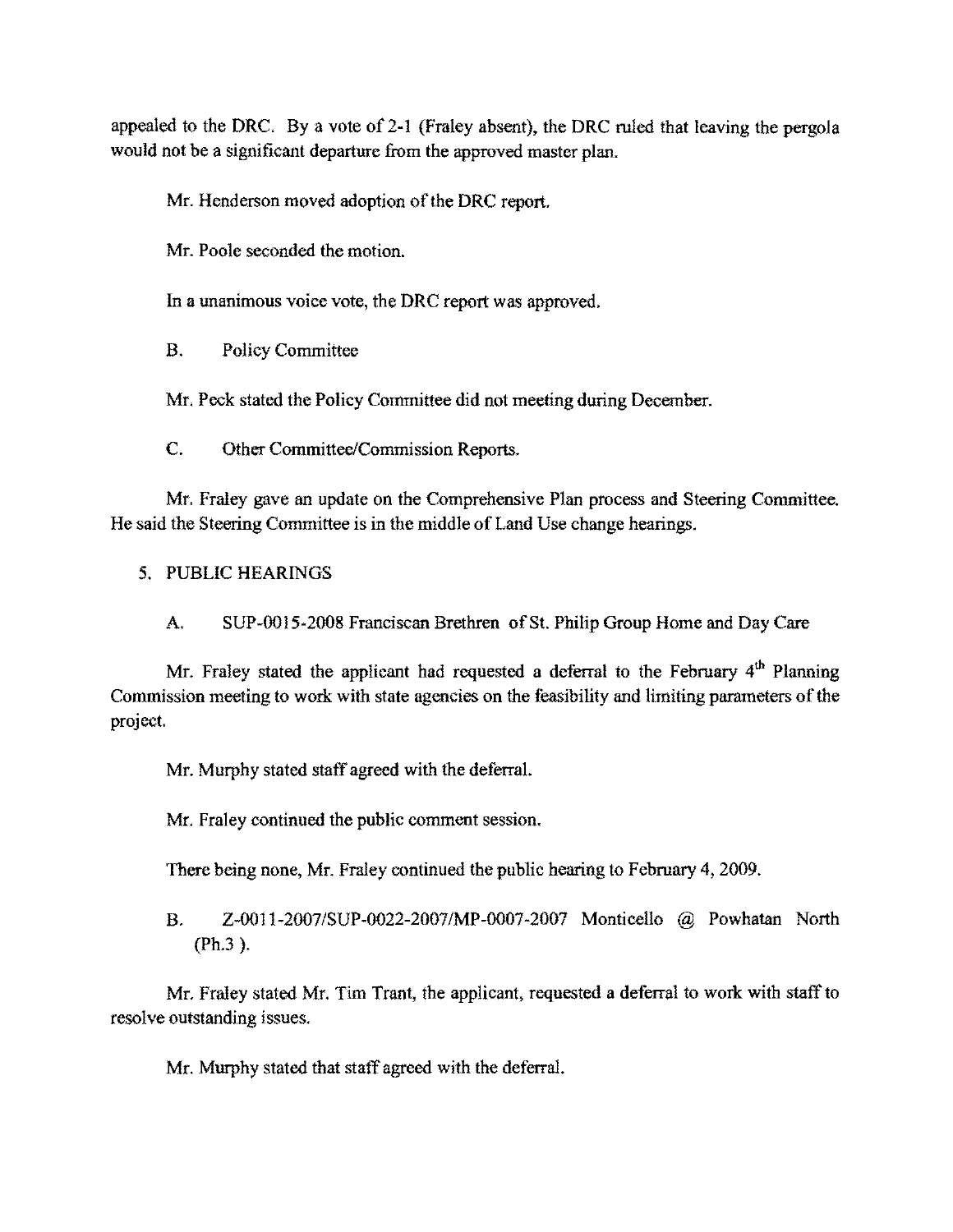Mr. Fraley asked for public comment. There being none, he continued the public hearing to February 4, 2009.

C. SUP-0025-2oo8 Handicap Accessible Playground at JCWCC.

Ms. Kate Sipes stated John Camifax of JCC Parks & Recreation and Carolyn Murphy with the City of Williamsburg applied for a Special Use Permit to build a fully accessible playground at the existing James City-Williamsburg Community Center site. She said the property is located at 5301 Longhill Road and zoned Public Lands. A Special Use Pcrmit is required for community recreation facilities, including playgrounds, on Public Lands. Ms. Sipes explained that the Leadership Historic Triangle (LHT) Class of 2009 voted to fund and build the playground, which is proposed to be 6,000 square feet and include barrier-free equipment, fences along the roads, a soft fall surface, and sidewalk. She said the playground is proposed to be built between the parking lot and ball fields. Ms. Sipes stated that staff fmds the project to have minimal additional impacts, to be consistent with the 2003 Comprehensive Plan, and staff recommends approval.

Mr. Henderson asked if staff reeeived a proposed playground layout.

Ms. Sipes said the playground's features were still being decided.

Mr. Fraley opened the public hearing.

Ms. Carolyn Murphy, 644 Counselor's Way, spoke on behalf of the LHT Class of 2009. She said the goal of the class project was to build a playground where all children in the Historic Triangle can participate. She said there are 2600 local children with disabilities, and the class is in the midst of fundraising for the equipment.

Mr. Michael Hipple, 112 Jolly Pond Road, stated he was a member of the LHT class and encouraged the Commission to support the playground. He discussed the LHT Class' brick selling fundraiser.

Mr. Fraley closed the public hearing.

Mr. Poole motioned approval. He said the playground was a great fit for zoning and the Comprehensive Plan.

Mr. Krapf seconded approval.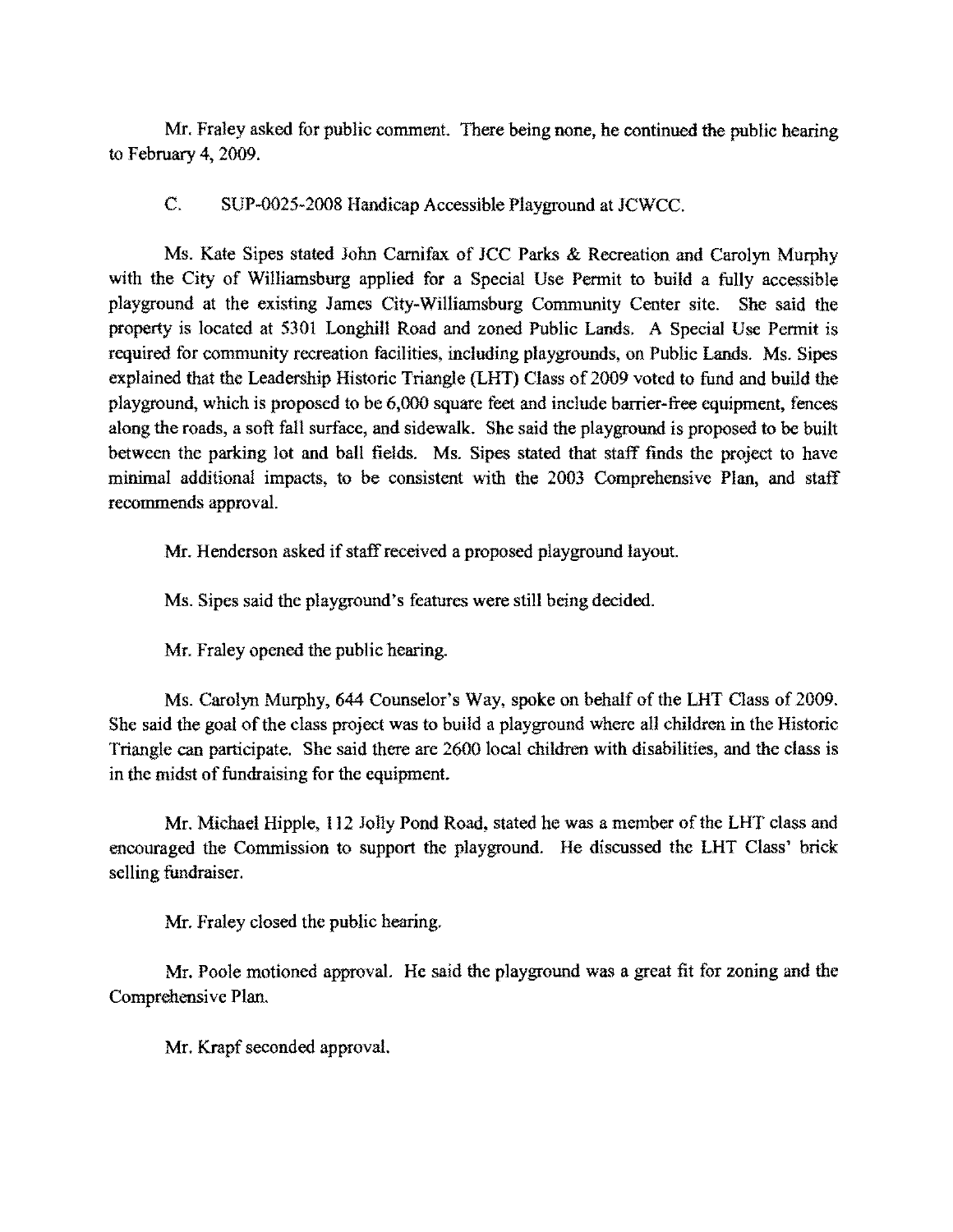In a roll call vote, the special use permit was approved. (6-0) AYE; Peck, Billups, Poole, Fraley, Krapf, Henderson. (Obadal absent).

#### D. Z-0003-2008/MP-0032008 The Candle Factory

Mr. Jose Ribeiro stated Mr. Vernon Geddy submitted an application on behalf of Candle Factory Development LLC to rezone 64.45 acres from Agricultural, Limited Industry, and Mixed Use to Mixed Use, with proffers. The site is located at 7551 and 7567 Richmond Road and a threc lane driveway is proposed at the Richmond Road/Croaker Road intersection. The Candle Factory was originally reviewed by the Planning Commission in 2007, after which the applicant deferred the case indefinitely to incorporate comments and suggestions made by the Commissioners. The revised application has new features including; 142 single family attached units, 33 single family detached units, 30,000 square fect of commercial and office uses, and a 90,000 square foot assisted living complex. He said the assisted living facility proposes 96 rooms in 16 clusters and is proposed to be operated by Crosswalk Community Church. The 2003 Comprehensive Plan designates the area as Mixed Use, Low Density Residential, and Limited Industry. He reviewed zoning and land use designations of nearby properties and noted that the Comprehensive Plan does not offer a specific recommendation for this Mixed Use quadrant but does offer a general recommendation for Mixed Use areas near major thoroughfares, which calls for intense commercial uses, as opposed to the large residential component of this proposal. He said staff finds the proposal inconsistent with the 2003 Comprehensive Plan and that the assisted care facility is inconsistent with the Limited Industry designation. Staff recognized several positive features including interconnectivity, environmental and open space features, recrcational and architectural features, as well as affordable housing, but recommended denial for the following reasons; inconsistency with the 2003 Comprehensive Plan Mixed Use and Limited Industry designations, insufficient traffic improvement proffers, and school proffers that are not in accordance with the current proffer policy.

Mr. Peck asked what zones allow assisted living facilities.

Mr. Ribeiro stated there was not a specific use for assisted living in any zoning category. He said assisted living is seen as a hybrid use, with both commercial and residential features.

Mr. Peck asked why assisted living facilities do not count as service industry. He said the County does not count the patients at these facilities as residents.

Mr. Ribeiro stated the lack of specific use for assisted care homes creates a subjective application.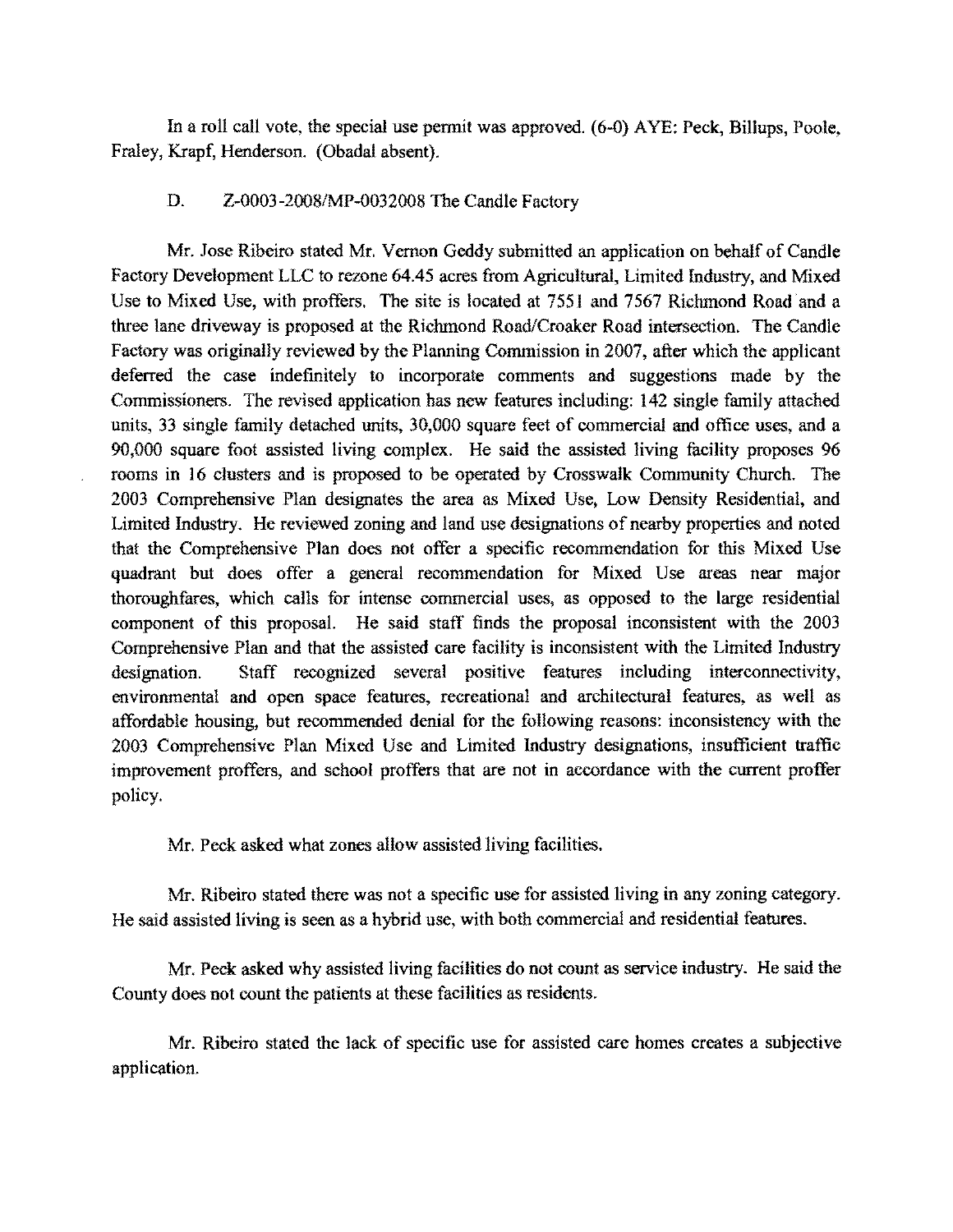Mr. Murphy stated the Steering Committee should find a specific place for assisted living in the future Comprehensive Plan. He said so far they are generally consistent with Low Density Residential, but fiscal impacts are closer to limited industrial uses.

Mr. Peck stated the ambiguity in the Comprehensive Plan placed applicants at risk.

Mr. Krapf asked Mr. Ribeiro to elaborate on proffered traffic improvements.

Mr. Ribeiro stated the current traffic improvement proffers, regarding the reconfiguration of entrance to the property, was supported by VDOT. However, VDOT and staff preferred the addition of a dedicated right tum lane out of the property. He said without a dedicated right tum lane into the property, additional future development around the Candle Factory could pose a traffic problem. Current proffers language requires their completion prior to the issuance of certificate of occupancy but staff would like the proffer language to change to say completion before a site plan or plat is approved.

Mr. Fraley stated the Limited Industry designation is outdated, relating to traffic improvements that were never made.

Mr. Murphy stated the Limited Industry designation was accepted **in** anticipation of further development at Candle Factory.

Mr. Fraley stated at the January 5, 2009 Steering Committee presentation, staff recommended changing the Candle Factory designation to Low Density Residential.

Mr. Henderson stated possible archeological sites on the property could pose an issue for development. He asked about the methods on the adequate public facilities test for schools. He said many of those tests do not account for cumulative development.

Mr. Ribeiro statcd the school analysis was not cumulative.

Mr. Fraley stated that staff is reviewing the adequate public facilities test itself.

Mr. Vernon Geddy, representing the applicant, Candle Factory Development, LLC, stated the Candle Factory is intended to be a small village community with a mix of uses, prices, and ages. He said there is consistent internal design, great environmental protections, the revised proposal is less intense, includes more workforce and affordable housing and is consistent with nearby uses. Staff recommended denial because the proposal is not intense enough, although the local market cannot support intensive commercial uses. He contrasted the proposal with New Town and stated it is closer in use to the Five Forks area. He said Crosswalk Community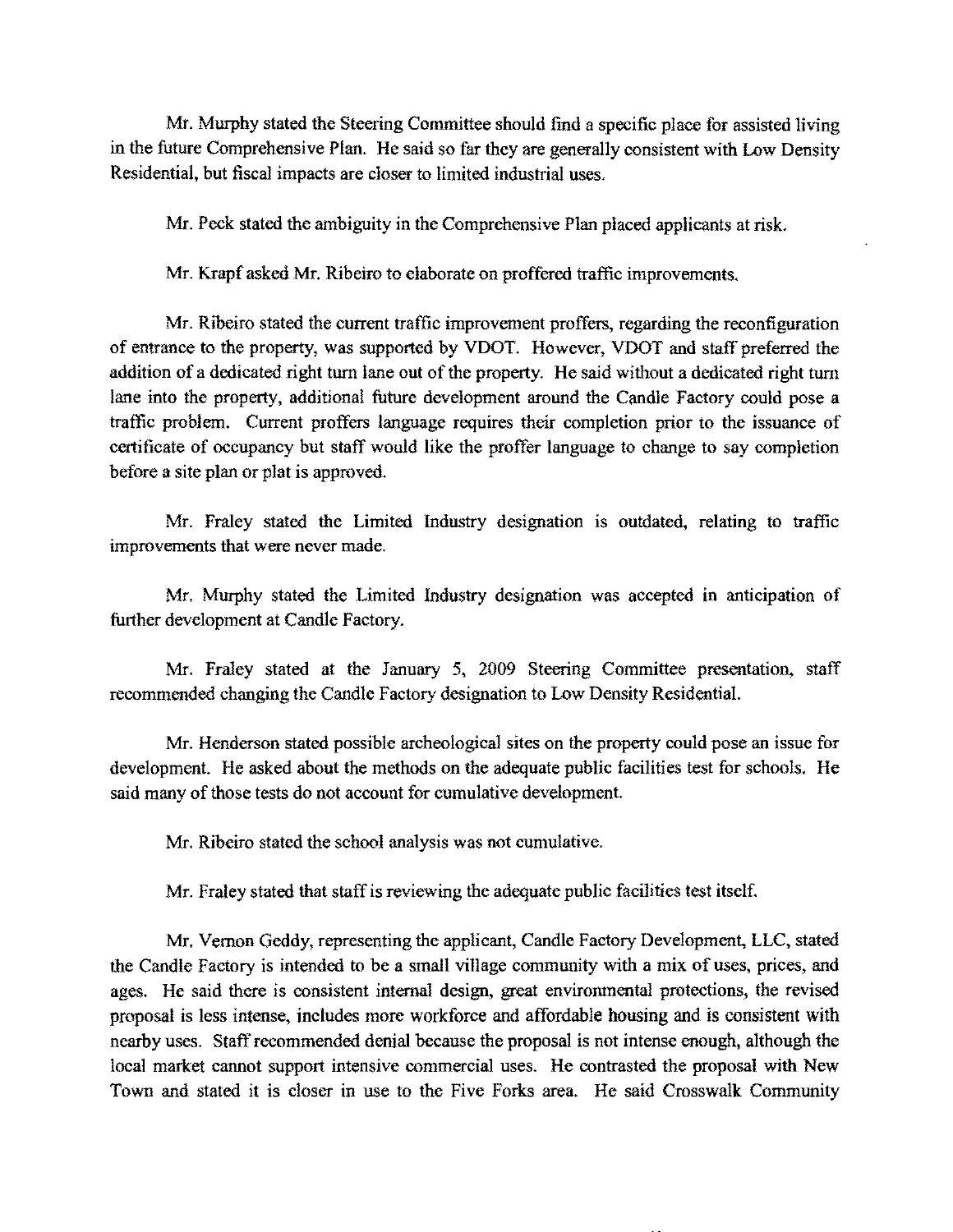Church proposed the assisted living facility. He discussed the proposal's layouts and facilities. He said the applicant would be willing to install a dedicated right turn lane and change the proffer language to install it before site plan or plat approval. Regarding compliance with the School Cash Proffer Policy, Mr. Geddy stated that the application was filed in 2006, while the most current school proffer rules went into effect in June 2007. He said a third of the proposed units were affurdable or workforce.

Mr. Krapf asked Mr. Geddy to verify his willingness to install the right tum lane and change the proffer language.

Mr. Geddy stated the changes would be bonded prior to approval of a subdivision plat.

Mr. Krapf asked why the assisted nursing facility was being delayed until the end of development.

Mr. Geddy stated the church views the assisted living facility as a long term project. He said if the church does not choose to move forward with the project, another developer will be found and that he could not guarantee a year the facility would be built.

Mr. Krapf asked about the school proffers.

Mr. Geddy stated school proffer policies were determined by the date the application was filed. He said the original Candle Factory application was filed in 2006.

Mr. Kinsman stated applicants decide how much to proffer. He said the County's school fiscal impact numbers were only a guide. He said it is a legislative decision to accept any proffer case by case.

Mr. Henderson asked about connectivity to a neighboring undeveloped property.

Mr. Geddy stated the applicant would be willing to provide for future aceess if the Commission wished.

Mr. Henderson stated interconnectivity between neighborhoods would help keep people offthe main arterial roads.

Mr. Billups stated the Commission should not force the applicant to build a road that may never be used.

Mr. Peck stated any road should be balanced with RPA destruction.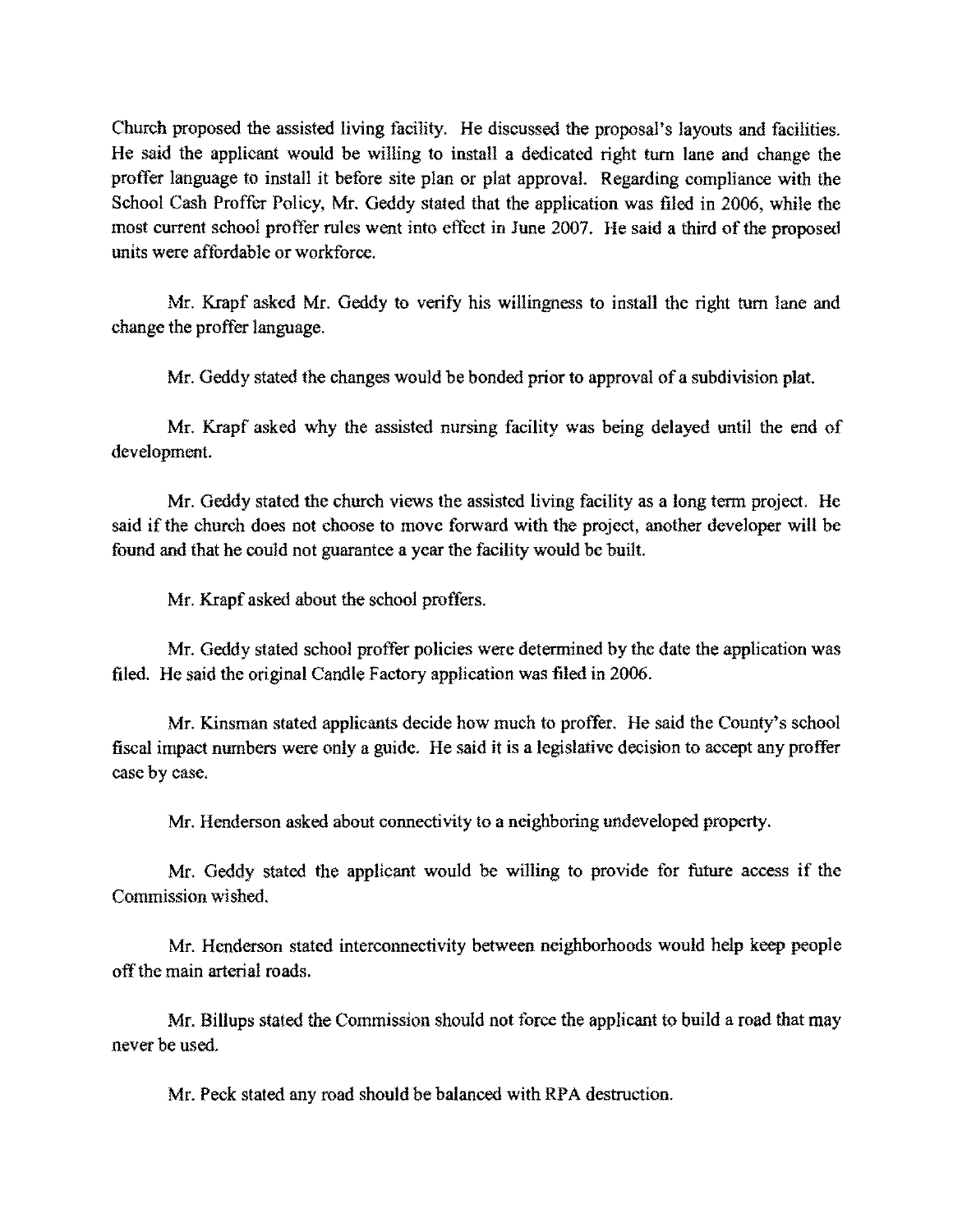Mr. Henderson asked how the affordable housing will be protected from property flipping.

Mr. Geddy stated financing programs offer financial assistance after qualified buyers live at the home for a certain number of years. He said a proposed limitation on rentals would also help avoid speculation.

Mr. Peck asked if higher proffers would affect pricing of the homes.

Mr. Geddy stated they would and that higher school proffers would eliminate the ability to provide affordable and workforce housing.

Mr. Krapf asked who would monitor the onsite BMP.

Mr. Geddy stated the County Environmental Division would monitor the BMP, with the Homeowner's Association responsible for any maintenance.

Mr. Krapf stated he believed many of the project's residents would come from within the County, as opposed to mostly new residents.

Mr. Billups asked if the applicant performed loan research before setting the development's housing prices.

Mr. Geddy stated the affordable housing prices were based on County staff estimates. He said there had been a community meeting regarding the proposal at the James City County library on Croaker Road.

Mr. Ribeiro stated the interconnectivity drawings to adjacent neighborhoods shown by Mr. Geddy were not reviewed by staff.

Mr. Fraley opened the public comment section.

Mr. Michael Hipple, 112 Jolly Pond Road, spoke on behalf of the pastor of Crosswalk Community Church. He said the church supports the project.

Mr. Tim Johnston, 610 Colony Trail, a local business owner, stated he was frustrated over the Planning Commission's process. He said the Commission was nitpicking details that should be left up to the developer and staff. He said he would like to see businesses fronting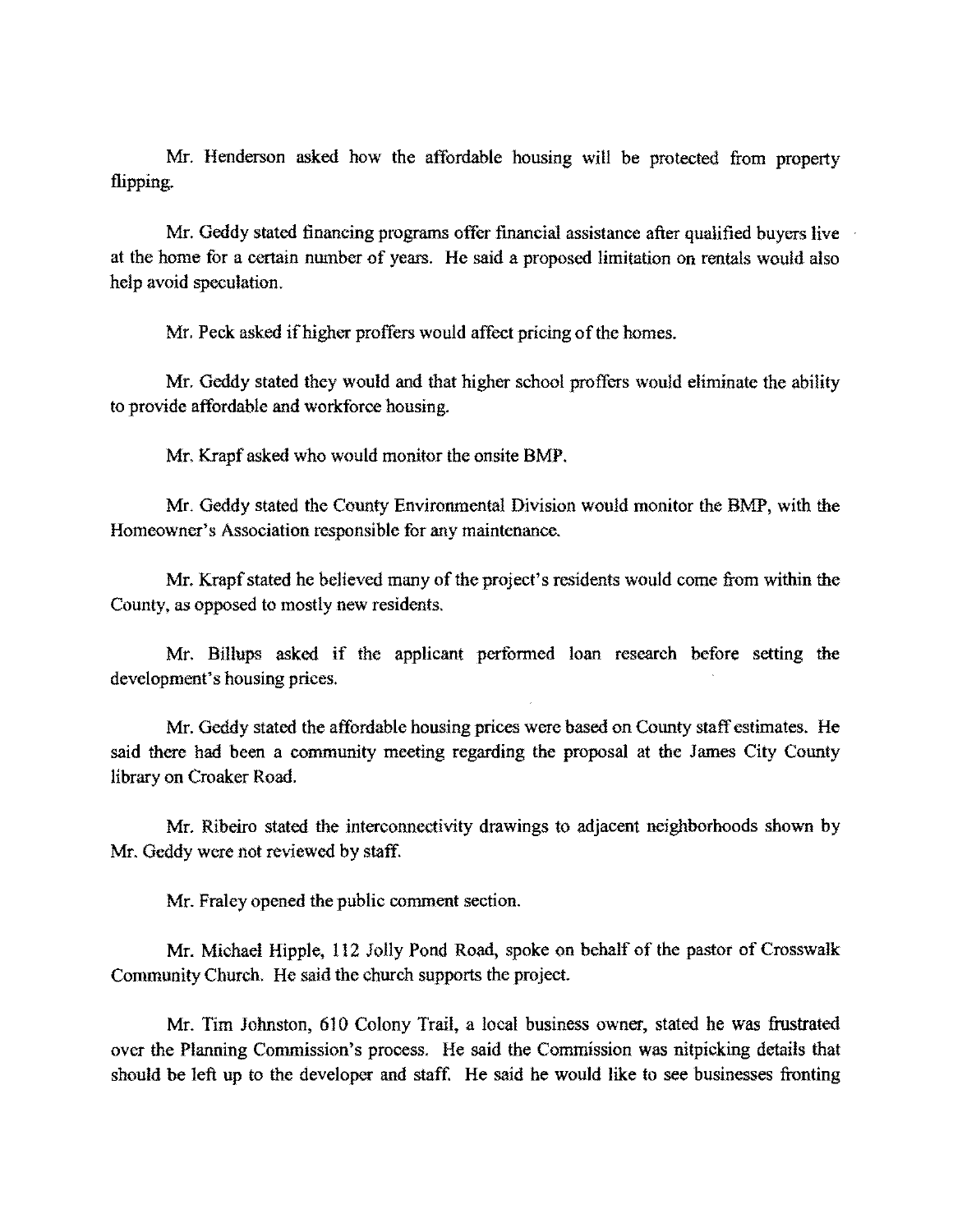Richmond Road with residences behind. He said interconnectivity could be left up to individual neighborhoods to decide and finance.

Mr. Fraley closed the public hearing session.

Mr. Peck stated that although he likes the environmental features, he was concerned about cost impacts. He said he wanted to hear other Commission members' opinions before finalizing his answer.

Mr. Billups stated he supported staff on the denial. He said some issues discussed need to be reviewed by the Steering Committee. He said he would like to see the project deferred until after the Comprehensive Plan process. He asked if the Commission was obligated to provide setback waivers and noted that 16% of new development units was a consistent standard for affordable and workforce housing.

Mr. Poole stated that he saw many merits in the application and did not want to delay it further, and that he did not want to move forward on a major rezoning without concrete Comprehensive Plan designations in place.

Mr. Krapf stated it had been a difficult case for him to decide. He said the large amount of upcoming growth is creating a situation where infrastructure cannot keep up but that he is also a proponent of affordable and workforce housing. He said despite negatives, he favored the assisted living facility and two-tiered workforce housing and felt the publie benefits were some of the best he had seen even before discussing environmental impacts.

Mr. Henderson thanked the applicant for a well-thought and needed proposal. He said the surrounding businesses support the affordable housing and reducing Richmond Road traffic.

Mr. Fraley stated the Commission gives staff's recommendation weight. He said the Limited Industry designation was not proper and that any Comprehensive Plan changes to the properties would have to be reviewed by the Steering Committee, the Commission, and the Board. He said the County's Cluster goals for workforce and affordable housing, and environmental protections are all met by the applicant. He said a lack of workforce housing was repeatedly heard by the Community Participation Team and that the proposal was the most attractive affordable housing plan he had seen.

Mr. Peck stated the applicant has met repeatedly with staff and the community to try and put together a workable project. He said the rules should not be changed on the applicant. He said no one came out to speak against the development. He said he would support the proposal.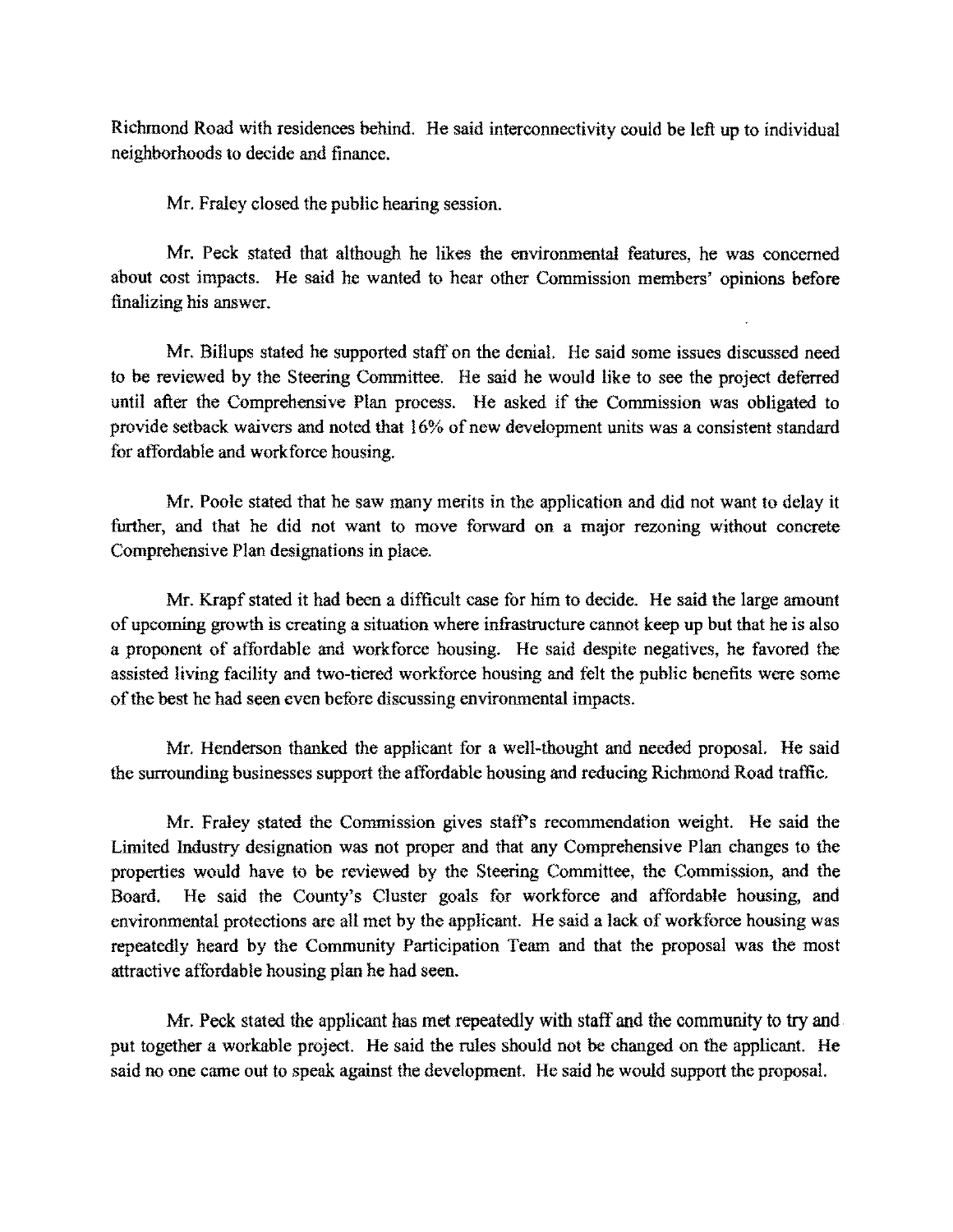Mr. Billups stated he did not want to see too much weight given to affordable housing compared to fiscal impact and Comprehensive Plan changes. He said he liked the project's design.

Mr. Henderson motioned adoption of the rezoning and master plan, amended to include updated traffic impacts and access to the adjoining property.

Mr. Murphy stated the motion should include the applicant's willingness to provide connectivity to the Ash Parcel, revised proffers relating to road improvement timing, an additional turn lane at the entrance road, and approval of the setback reduction request.

Mr. Krapf seconded.

In a roll call vote, the motion was adopted (4-2) AYE: Peck, Fraley, Krapf, Henderson. NAY: Billups, Poole. (Obadal absent)

E. ZO-0004-2008 Zoning Ordinance Amendment – Retail Sale and Repair of Lawn Equipment in A-I.

Mr. Ribeiro stated, upon citizen request, staff was seeking to amend the A-I Zoning District to include retail sale and repair of lawn equipment as a special or permitted use. He said several stated examples of retail sale and mechanical equipment that are currently allowed byright in A-I. He said staff believed that the lawn equipment definition should include riding lawnmowers, blowers, chippers, and chainsaws. Staff research found several localities in Virginia allowing sale and repair of lawn equipment as a special use in agricultural zoning and that the use would provide needed limited services to residents in agricultural areas of the County. He stated that the staff's recommendation proposed limiting outdoor storage to 2500 square feet and that equipment repair be limited to a fully enclosed service area. He said if the use was adopted as a specially permitted use, the Commission could individually evaluate impacts to the environment and community character on a case by case basis.

Mr. Henderson asked about the origins of the 2500 square foot display restriction.

Mr. Ribeiro stated the 2500 square foot display area is found in other similar uses in the A-I Zoning District

Mr. Murphy stated the Commission or Board could further limit the display area through an SUP. He said the use itself requires a Special Use Permit.

Mr. Fraley opened the public hearing.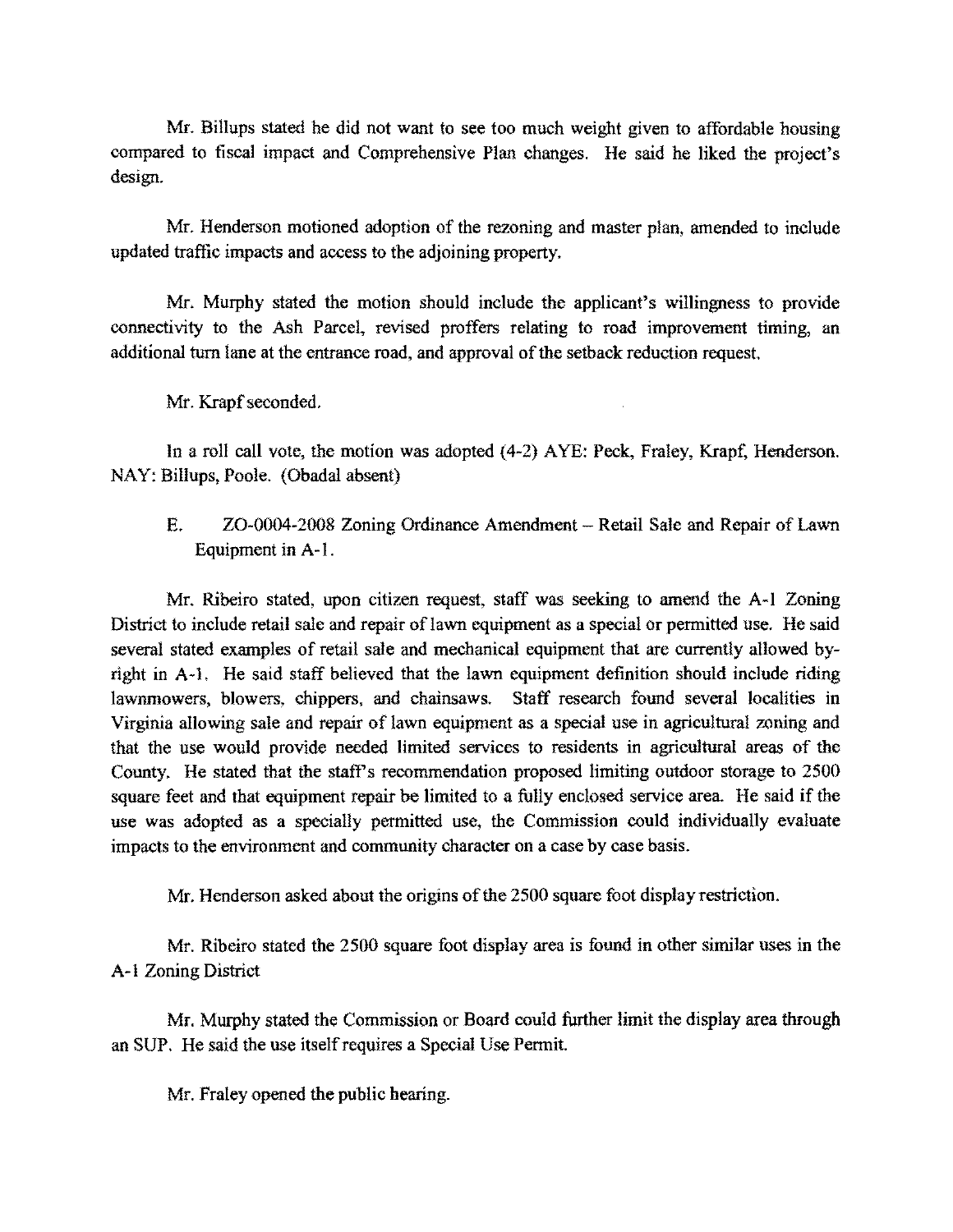Mr. Nick Cianelli, 15402 Roth Court, asked for the Commission to change the ordinance. He said he had moved the business from York County and felt the area needed a good service shop. He said it was too costly to move the business to other areas.

Mr. Fraley closed the public hearing.

Mr. Poole stated the use complemented other agricultural special uses.

Mr. Poole motioned for approval of the amendment as a special use in A-1.

Mr. Billups seconded.

In a unanimous roll call vote, the motion was approved (6-0) AYE: Peck, Billups, Poole, Fraley, Krapf, Henderson. (Obadal absent)

Mr. Fraley began a break at 9:20 p.m.

Mr. Fraley reconvened the meeting at 9:25 p.m.

F. SUP-0019-2008 Former Stuckey's Site Amendment

Mr. Luke Vinciguerra stated Riek LaMere of North South Construction applied for a Special Use Permit to allow development of a 16 pump gas station, convenience store, and four fast food restaurants at 9220 Richmond Road. The site is six acres, zoned General Business, and designated Mixed Use in the Comprehensive Plan. He said fuel distribution and proposals with 100+ peak hour trips require Special Use Permits. He said the proposal cannot meet Community Character corridor requirements, but the Commission can modify this requirement. Staff finds the proposal generally consistent with the surrounding uses and recommends approval with attached conditions and landscape modification request.

Mr. Steven Romeo of LandMark Design Group, stated the sitc had a previous approval from the Board but this application proposed changing the sit-down restaurant into four fast food restaurants.

Mr. Henderson asked if terms of the easements allowed improvements within the easement area.

Mr. Romeo stated objects could be placed over the southem half of the easement.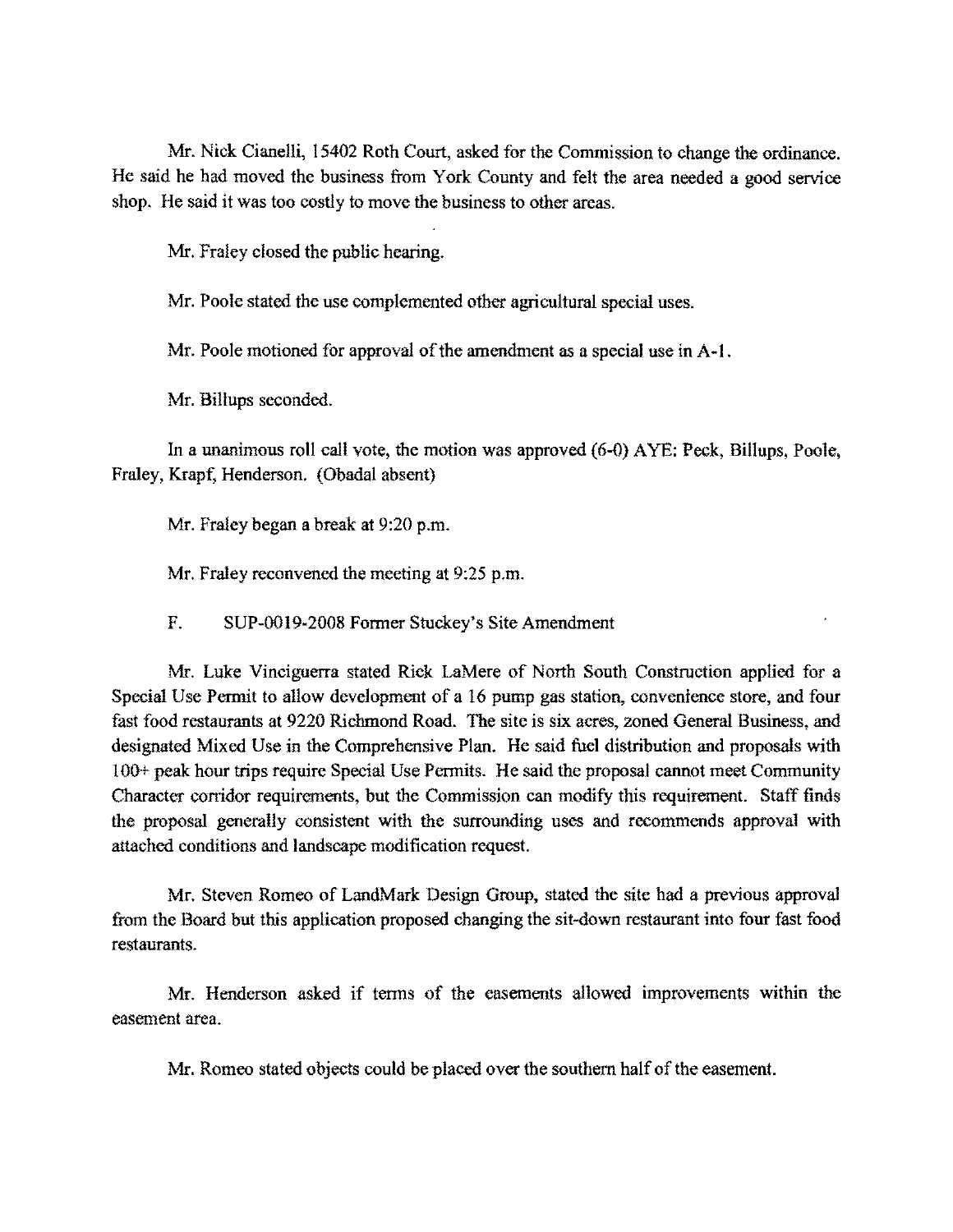Mr. Henderson stated to provide two-way traffic the applicant would have to have 24 feet of pavement. He said the proposal's canopy island could potentially block access to the restanrant and store. He suggested reducing the number of pumps from eight to six.

Mr. Romeo stated a reduction of pump islands would not be economically feasible for the site.

Mr. Henderson asked the applicant to identify the underground storage tanks.

Mr. Romeo stated the tank firm had not sent his company layouts yet.

Mr. Henderson asked about the capacity of the proposal's restrooms and sewer for the convenience store and restaurants given its interstate location and projected trip generation.

Mr. Romeo stated he would defer plumbing details to Mr. LaMere, the project's contractor.

Mr. Krapf asked the applicant to discuss the environmental featnres of the site.

Mr. Romeo stated there would be a bio-retention and infiltration facility on the site and that he also believed there was a proffer for LID featnres.

Mr. Rick LaMere, stated the restroom and fixture requirements would be reviewed with Code Compliance. He said he had not reviewed fixtures at this point.

Mr. Krapf stated he hoped low-flow water systems would be included in the proposal's final plans.

Mr. Romeo stated the applicant has a condition to provide for water conservation. He said the conservation would be achieved through not hooking up to JCSA and that the site plan also included drought tolerant and native plantings.

Mr. Henderson asked if public water was available.

Mr. Romco stated JCSA water hookups were about a mile away. He said that although the bio-retention pond is not a condition, it will be included in the site plan. The approved site plan is for the original case is SP-0025-2007.

Mr. Fraley asked if permeable pavement was included in the proposal.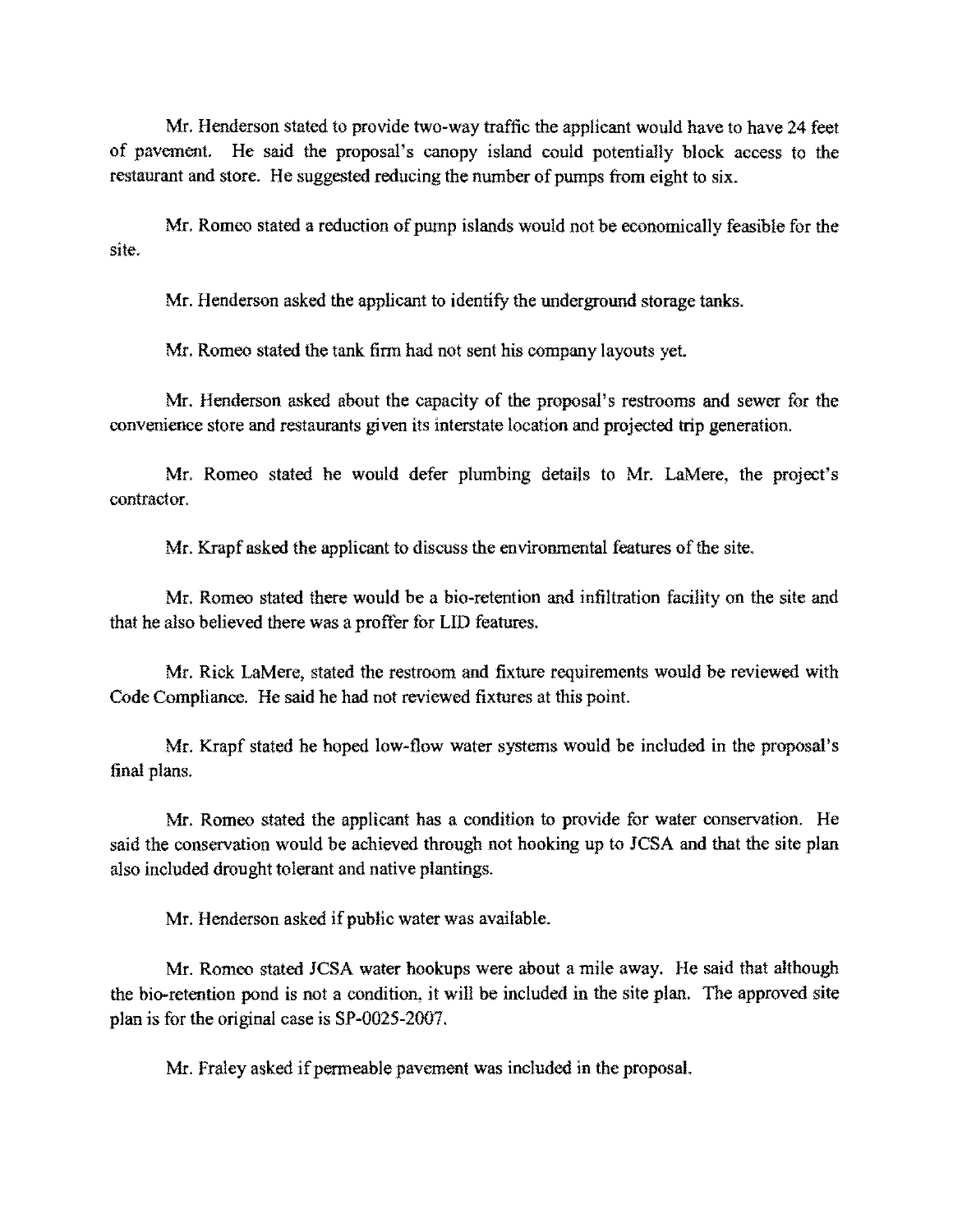Mr. Romeo stated that there was no penneable pavement; however, he said the proposal would remove 19% of the site's existing impervious cover. The landscape plan also fully complies with the County's requirement for landscaping.

Mr. Fraley discussed the previous work on the proposal to maintain a fixed 50-foot buffer.

Mr. Romeo stated he was able to meet the buffer requirements except for one small area. He said there had been no changes to the pump layout but the proposal now incorporated a driveup window, resulting in less parking. He said the roof line and building colors have both changed based on information from the citizen meeting.

Mr. Murphy stated staff has no architectural rending for the canopy.

Mr. LaMere stated he did not have a canopy rendering.

Mr. Murphy stated the Commission could give the DRC permission to review the canopy rendering, delegate to staff, or take action based on the infonnation currently presented.

Mr. Krapf stated he would prefer an additional review of the canopy design.

Mr. LaMere stated he would be willing to harmonize the canopy with the building.

Mr. Henderson asked if the gas facility had a brand yet. He said the facility's sole exit was less than 24 feet from the pump island and was concerned that fueling cars would intrude into that area.

Mr. Romeo stated the design showed gas customers mostly driving around the restaurant.

Mr. Henderson stated a seven vehicle line at the drive-through would block bypass capacity.

Mr. Romeo stated he did not believe the drive-through would create that amount of activity. He said a coffee shop was using the drive-through.

Mr. Henderson stated the building could be set back further on the site. He said he expects the intersection to become higher volume over time.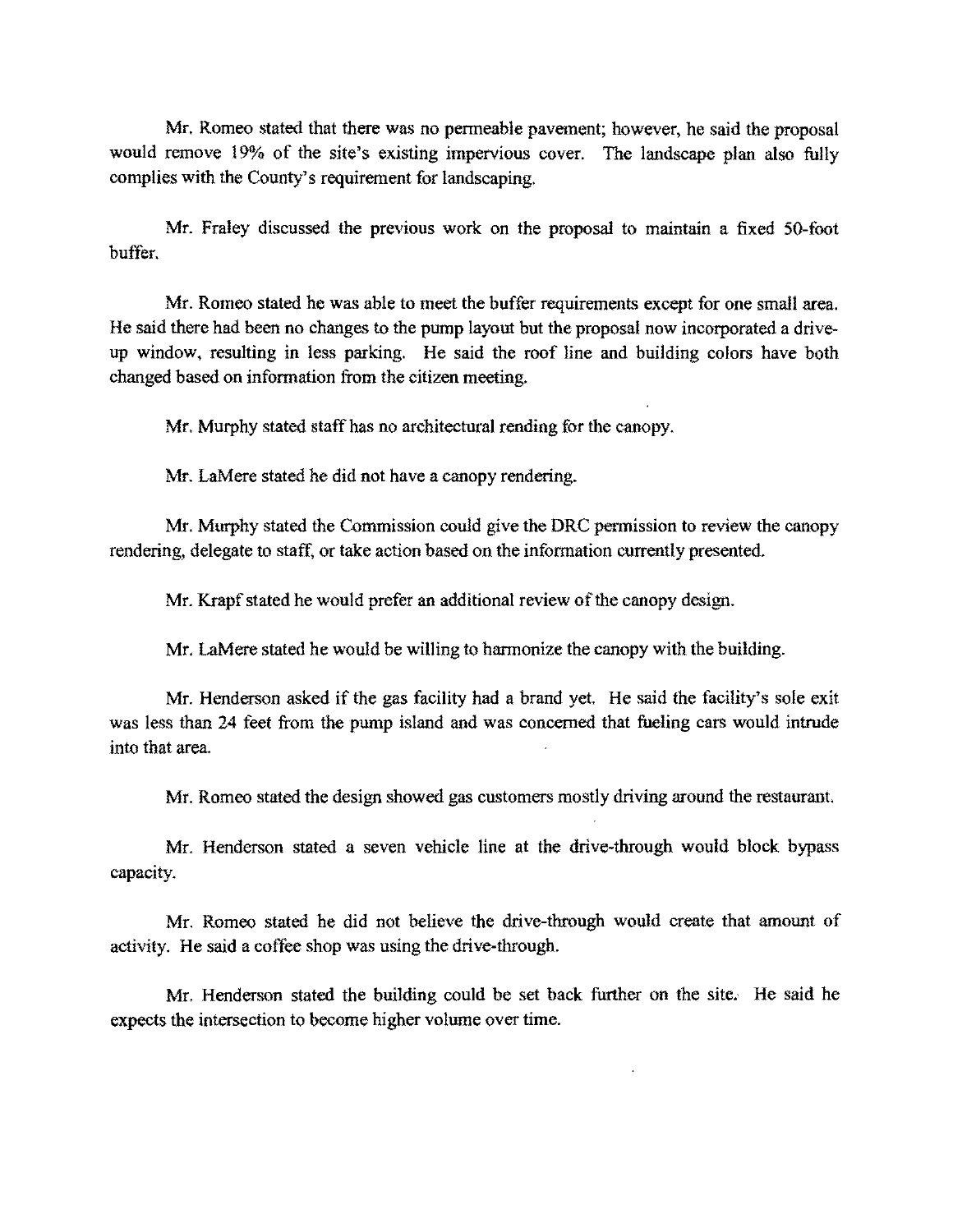Mr. LaMere stated he was encouraged not to modify his previously approved site plan as he moved through the special use permit process. He said the original owner was familiar with gas stations and had said the layout worked.

Mr. Romeo stated part of the design was the desire to keep the current building intact. He said he would be willing to move the building if it did not delay the special use permit's approval but did want another deferral.

Mr. Fraley asked about the ability to change the proposal's master plan after approval from the Planning Commission.

Mr. Murphy stated if the applicant wanted to make changes between the Planning Commission and the Board it would be workable.

Mr. Krapf asked if the applicant had considered a corrugated metal roof.

Mr. Henderson asked if diesel fuel would be sold at the gas station.

Mr. Romeo stated the gas station would have two low-pressure diesel pumps. He said the number and type of pumps were included in the conditions and would be able to service small contractors.

Mr. Fraley closed the public hearing.

Mr. Krapf made a motion for approval with conditions for architectural review of the canopy and the roof.

Mr. Murphy stated staff would work on the proffer language. He said the conditions would fall under Planning Director review, with any appcals to the DRC and that changes to the master plan would be made before Board consideration.

Mr. Poole seconded the motion for approval.

Mr. Henderson asked about conditions related to any speaker systems or outdoor storage of merchandise.

Mr. Murphy stated noise conditions are applied when there are nearby neighborhoods. He said conditions for outdoor storage were already established and regulated by the Zoning Administrator.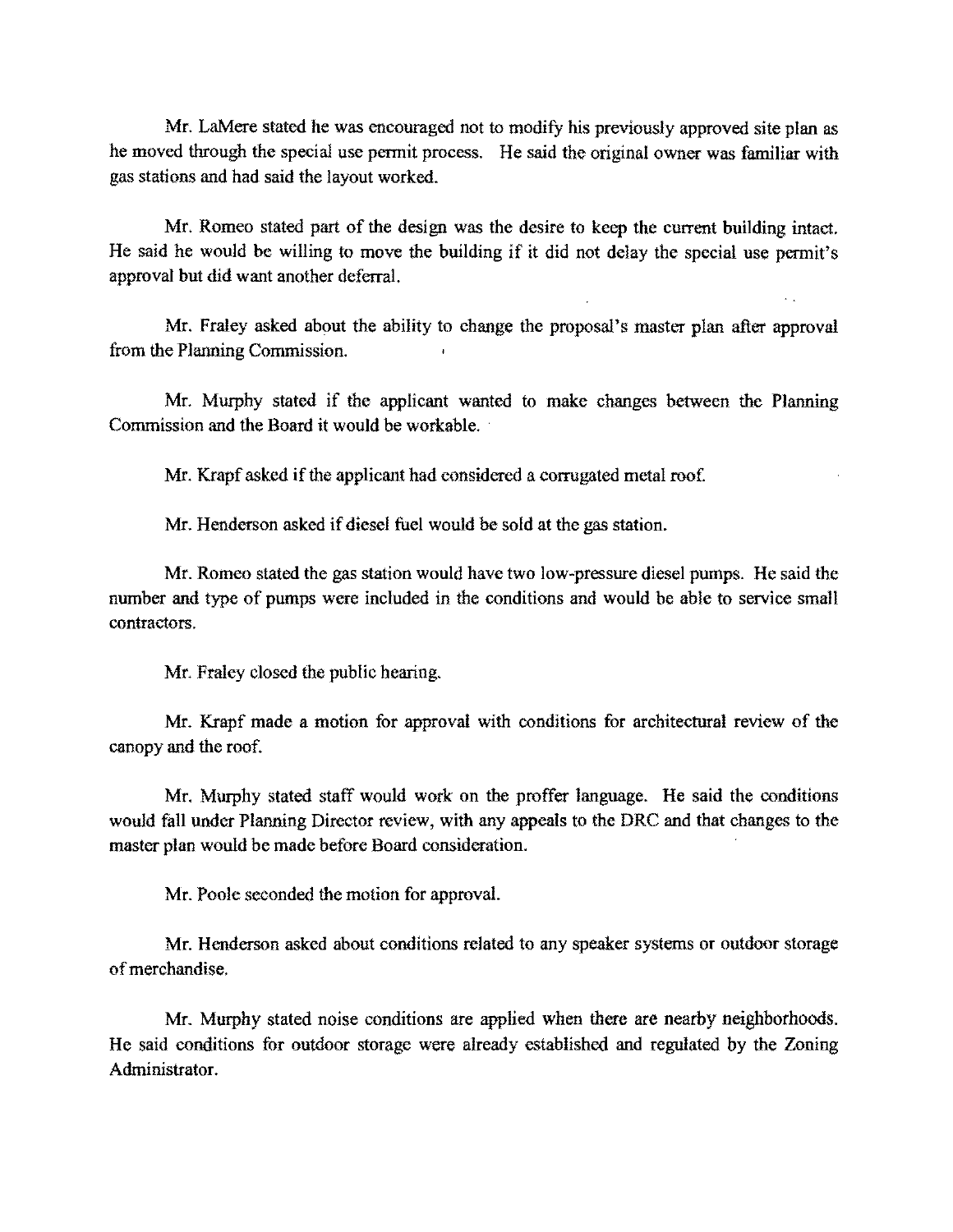Mr. Henderson asked if the applicant would make the columns of the canopy compatible with the building.

In a unanimous roll call vote, the motion was approved (6-0) AYE: Peck, Billups, Poole, Fraley, Krapf, Henderson. (Obadal absent)

G. SUP-0021-2008 Jamestown Road Mediterranean Restaurant

Mr. Vinciguerra stated Mr. Vernon Geddy had applied for a Special Use Pennit for a sitdown restaurant in an existing structure at 1784 Jamestown Road. He said Special Use Permits are required in Limited Business districts, as well as buildings over 2750 square feet in LB Districts designated Neighborhood Commercial. He said the 1.2 acre parcel currently has two structures, one of which will be demolished, and the applicant proposes a 24 space parking lot, outdoor dining with fountain, and a storrnwater management facility at the rear of the property. He said the building exterior will not be redone. He said the applicant has also asked for modifications to the landscape ordinance to compensate for RPA and RMA buffers on the property. He said staff recommendations approval of the landscape modifications. Staff finds the overall proposal generally consistent with surrounding land uses and the Comprehensive Plan and recommends approval of the application.

Mr. Fraley opened the public hearing.

Mr. Vernon Geddy, representing the applicant, stated the Jamestown Road entrance would be replaced with an entrance off Sandy Bay Road. A meeting with the Friends of Powhatan Creek to work out their concerns was also being scheduled.

Mr. Poole asked if the silt fencing on-site was a VDOT improvement.

Mr. Geddy stated the fencing was erected during the demolition of a third on-site building.

Mr. Fraley asked about possible storrnwater improvements to the site. He stated the current pond was too close to the wetlands.

Mr. Cain stated storrnwater improvements other than those currently on-site would be very expensive and that he had discussed storrnwater improvements with the applicant. Water quality on the site would be higher after redevelopment, including demolishing the old buildings, improved runoff, and landscaping.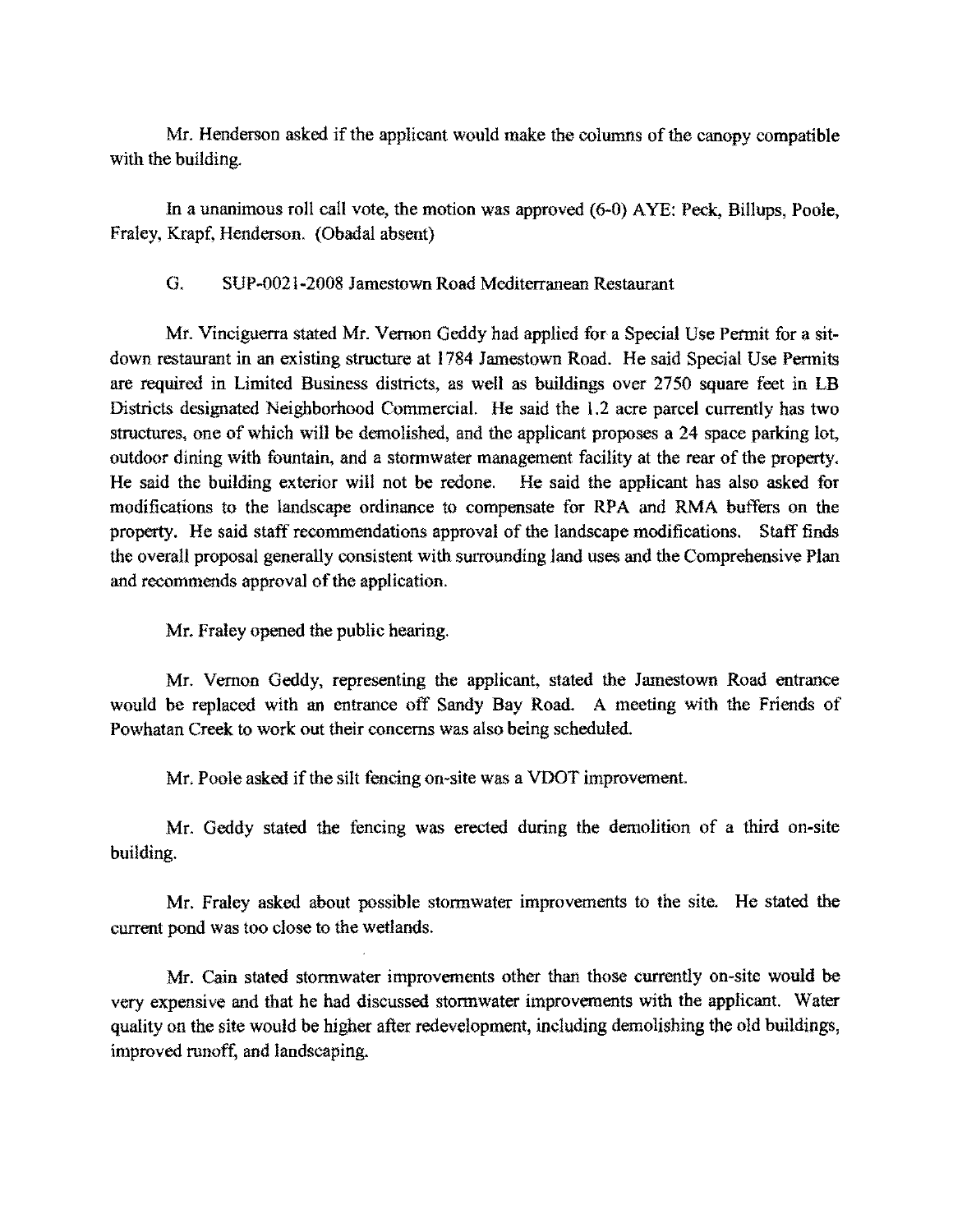Mr. Krapf asked about irrigating the property's vegetation. He asked if the applicant would require approval from JCSA before being able to drill a well.

Mr. Geddy answered yes.

Mr. Fraley opened the public comment session.

Ms. Elsie Johnson, 210 Red Oak Landing Road, stated the State does not give localities the authority to deny wells, but hoped there would be a proffer against a well. She said many people in her area of the County use wells.

Mr. Krapf asked staff to discuss the validity of irrigation condition #5.

Mr. Kinsman stated Special Use Permits require meeting all attached conditions and that the irrigation condition was commonly used by the County. He said the applicant can appeal to JCSA for a shallow well if certain conditions are met.

Ms. Ann Hewitt, 147 Raleigh, stated some neighbors may not know about the proposal due to the holidays, and asked for an opportunity for them to review the proposal.

Mr. Poole asked Ms. Hewitt if Mr. Geddy's citizen meeting would address her concern.

Ms. Hewitt stated the Friends of Powhatan Creek liked the proposal, but had coneems about the increased impervious cover.

Mr. Fraley asked if Mr. Geddy would be willing to defer the case to meet with neighbors.

Mr. Henderson asked staff to discuss adjacent property owner notification procedures.

Mr. Geddy stated he would be willing to meet with neighbors but did not want another deferral.

Mr. Krapf asked if the applicant would be willing to add a condition stating they would meet publically with neighbors before Board consideration, and report their findings.

Mr. Poole stated he liked the project, but would be more comfortable approving it if Friends of Powhatan Creek and neighbors had the ability to review and influence the project.

Mr. Geddy requested a one month deferral.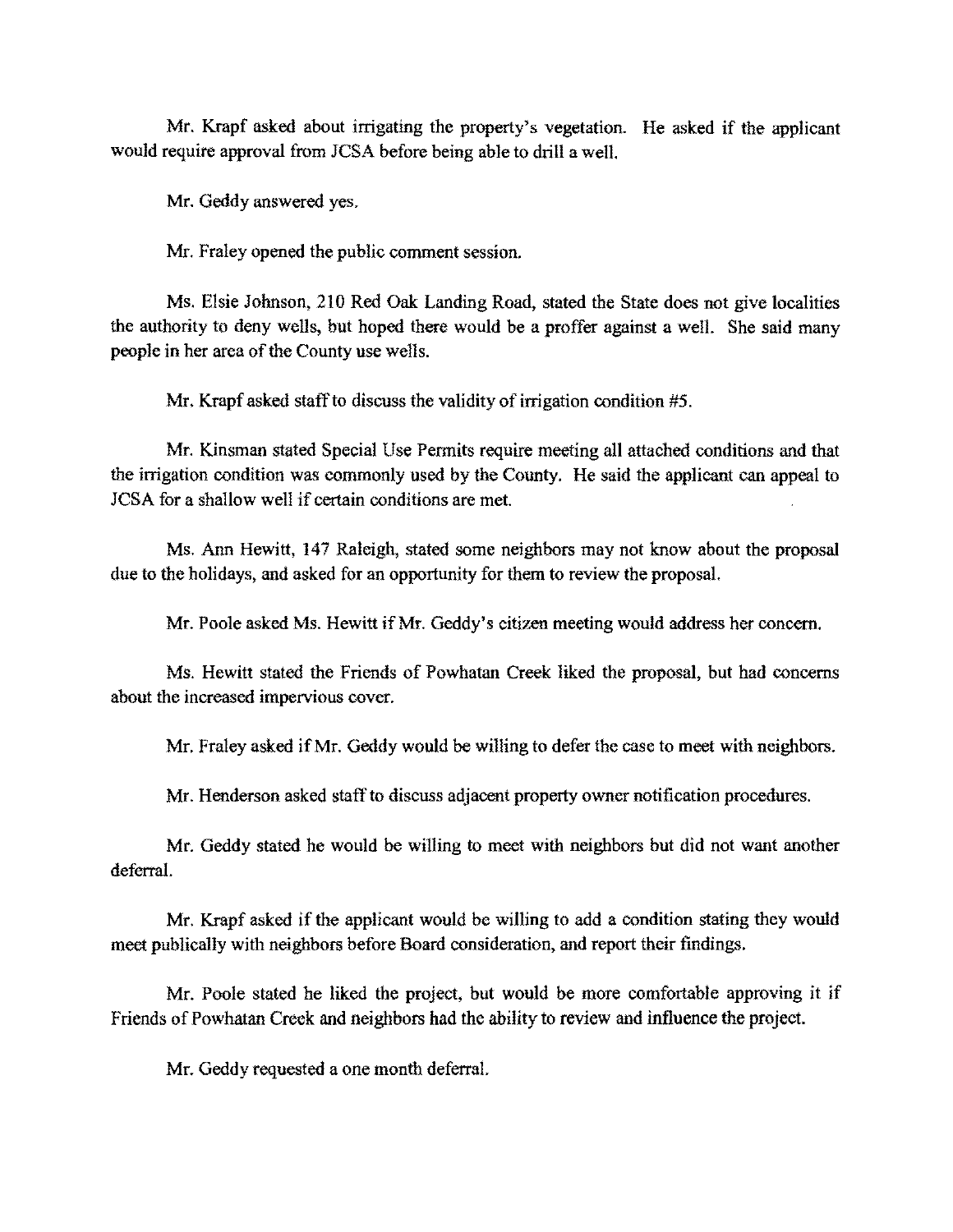Mr. Henderson stated if the Planning Commission requested the deferral, the applicant would be required to return to the next Commission meeting, with or without conditions being met.

Mr. Poole requested a motion for deferral.

Mr. Henderson seconded the motion for deferral.

In a unanimous voice vote, the case was deferred. (6-0) AYE: Peek, Billups, Poole, Fraley, Krapf, Henderson. (Obadal absent)

#### 6. PLANNING DIRECTOR'S REPORT

Mr. Murphy stated that due to the election of new officers at the February 4 Commission meeting, the chairman should continue the meeting until next month instead of adjourning. He suggested a 6:30 p.m. start time for the February meeting.

Mr. Fraley stated the Commission's bylaws needed to be reviewed at the next meeting. He said Mr. Kinsman had sent out a copy of the bylaws with recommendations for changes.

Mr. Peck asked about the agenda for the January Policy Committee meeting and asked if staffhad new information on the topic.

Mr. Murphy stated the Policy Committee needed to reconvene to discuss the Capital Improvements Program.

Mr. Fraley stated Planning staff recommended deferring the CIP discussion until the February Board/Commission worksession.

Mr. Peck stated he would like to add Planning Commission by-laws to the January Policy Committee meeting.

7. COMMISSION DISCUSSION AND REQUESTS

Mr. Fraley stated that the Commission could determine Board representative past February at the next meeting.

Mr. Billups stated the Commission should appoint a temporary vice-chairman until the February meeting.